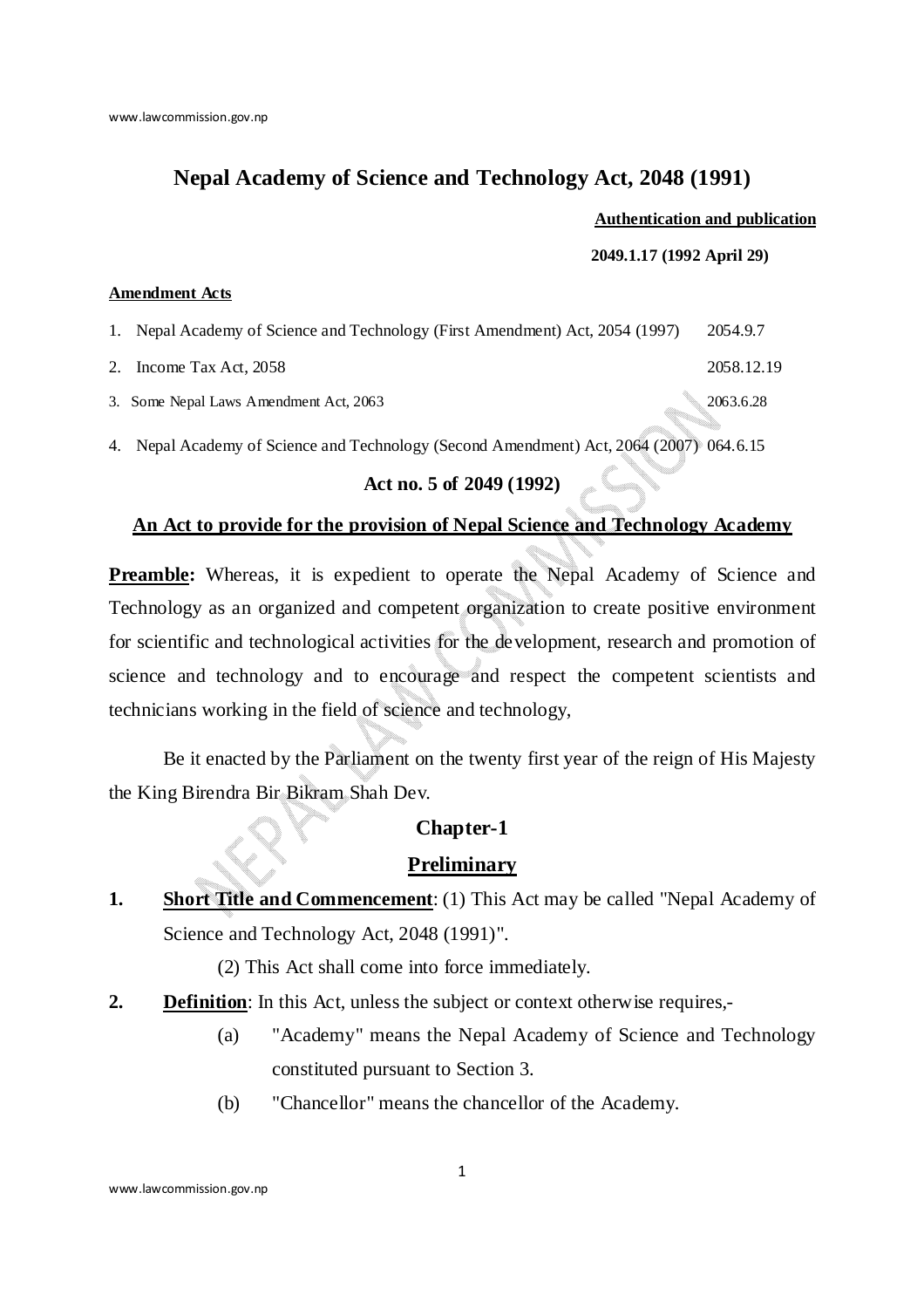- (c) "Pro-Chancellor" means the Pro-Chancellor of the Academy.
- (d) "Vice-Chancellor" means the Vice-Chancellor of the Academy.
- (e) "Assembly" means the Academic Assembly of the Academy.
- (f) "Council" means the Management Council of the Academy which functions as the executive body of the Academy.
- (g) "Academician" means an academician pursuant to Section 10.
- (h) "Prescribed" or "as prescribed" means prescribed or as prescribed under the Rules framed or Bye-laws made pursuant to this Act.

## **Chapter-2**

### **Establishment, Objectives, functions,**

### **Duties and powers of the Academy**

**3.** Establishment of the Academy: (1) Nepal Academy of Science and Technology has been established.

(2) In English, Academy shall be called as  $\sqrt[m]{\mathbb{E}}$ ......Nepal Academy of Science and Technology".

(3) The Central Office of the Academy shall be located at Kathmandu Valley.

**4. Academy to be an Autonomous Body**: (1) Academy shall be an autonomous and organized body with perpetual succession.

(2) Academy shall have a separate seal for its all activities.

(3) Academy may acquire, consume, sell or otherwise manage its movable and immovable property as an individual.

(4) Academy may file a case against anyone and anyone may file a case against the Academy as an individual.

**5. Objectives of the Academy**: To develop or cause to develop the science and technology for the overall development of the country, to protect or cause to protect and modernize the indigenous (domestic) technology, to conduct or cause

**E** Deleted by Second Amendment.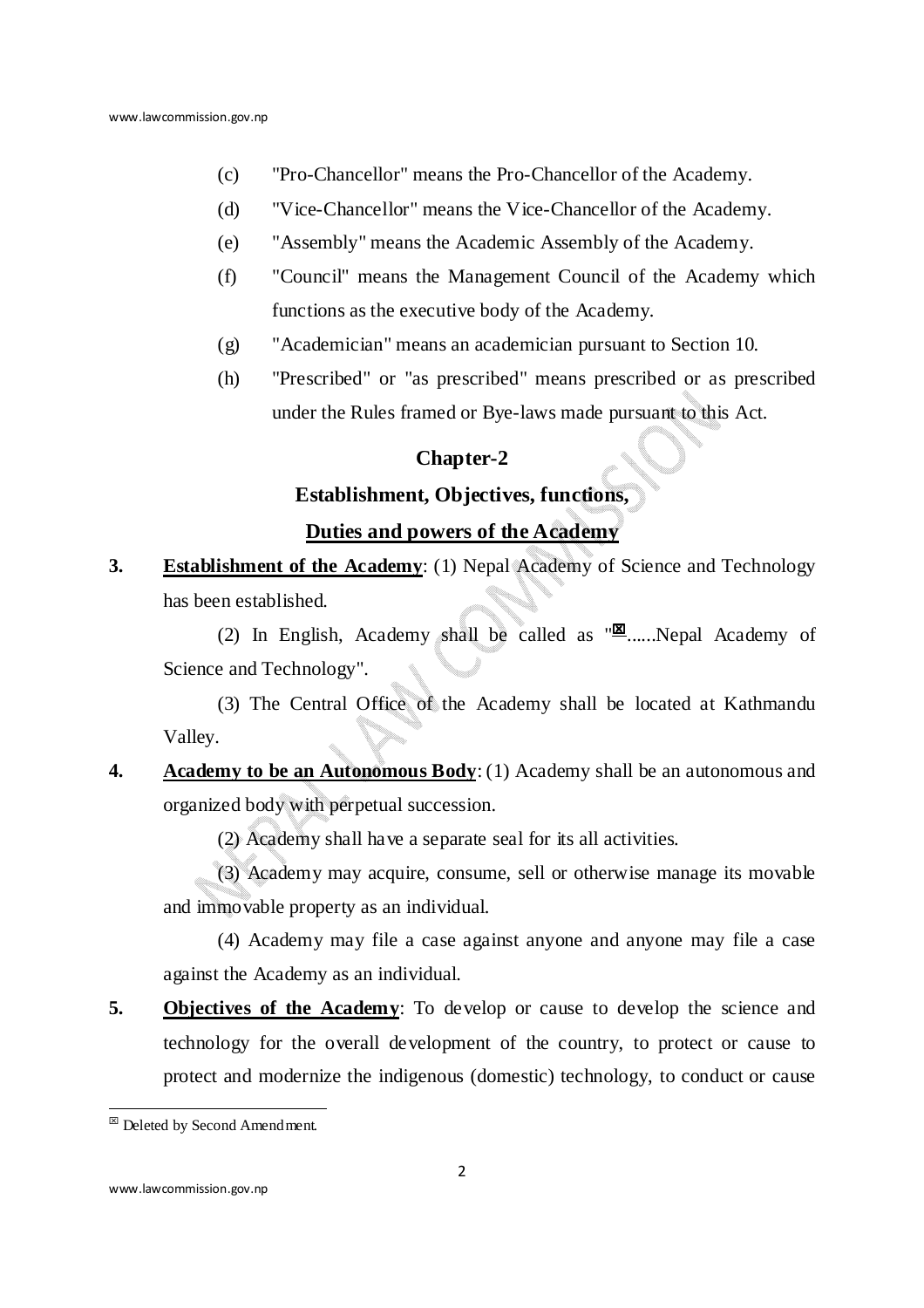to conduct research work in the field of the science and technology and to find out the appropriate technology for the Nation and to assist in transfering such technology, shall be the fundamental objectives of the Academy.

- **6. Functions, Duties and Powers of the Academy**: The functions, duties and powers of the Academy shall be as following:-
	- (a) To conduct study, research and developmental and promotional activities in a priority basis on different fields and subjects of the science and technology.
	- (b) To assist to the Government of Nepal in formulating and implementing the policy regarding transfer of technology.
	- (c) To conduct or cause to conduct programmes in a coordinated manner with the domestic or foreign science and technology related organizations.
	- (d) To develop central level documentation and information system regarding science and technology and provide service of the same.
	- (e) To conduct or cause to conduct workshop or seminars on scientific and technology related subject and to make or cause to make publication on those subjects.
	- (f) To maintain, extend and promote relationship with the regional, international or any other science and technology related organizations and exchange mutual assistance.
	- (g) To receive financial, technical and other assistance from national and international organizations for the best use and operation of the Academy and in the scientific and technological activities.
	- (h) To encourage and respect the persons and organizations who have made excellent contribution in the development, promotion and use of science and technology.
	- (i) To promote or cause to promote consciousness among the general public on the utility and usefulness of the science and technology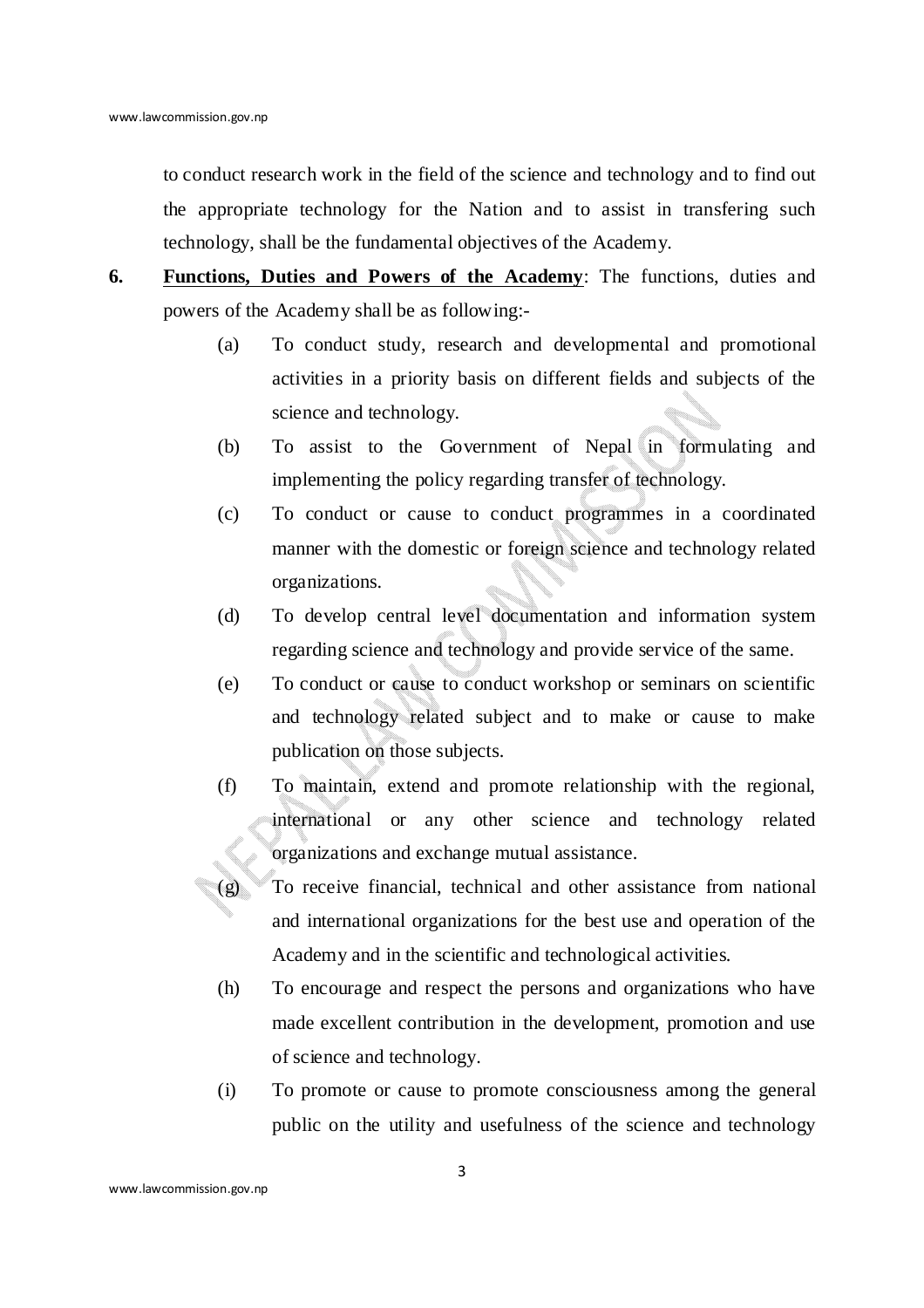and to create positive environment in increasing the use of science and technology.

- (j) To prepare updated Report by studying the programmes and achievements of the national agencies connected with science and technology.
- (k) To provide suggestions to the Government of Nepal on science and technology development programmes.
- (l) To provide opinion to the Government of Nepal in establishing new agencies or laboratories for the research and development of science and technology.
- (m) To provide financial or technical assistance for the development of laboratories or agencies in the country which are working in the area of science and technology, as prescribed.
- (n) To establish exhibition venues to exhibit the excellent invention and model related to science and technology.
- (o) To do or cause to do other necessary functions to meet the objectives of the Academy.

# **Chapter-3**

# **........Chancellor, Pro-Chancellor and Vice Chancellor**

## **7.** ........

.

8. **Chancellor**: (1) Prime Minister shall be the Chancellor of the Academy.

(2) Chancellor shall be the Head of the Academy and Chairperson of the Assembly.

(3) Chancellor shall have the powers to inspect or cause to inspect and inquire and issue directives on any matter or act related to the Academy or Assembly.

 $\boxtimes$  Deleted by Second Amendment.

Deleted by Some Nepal Laws Amendment Act, 2063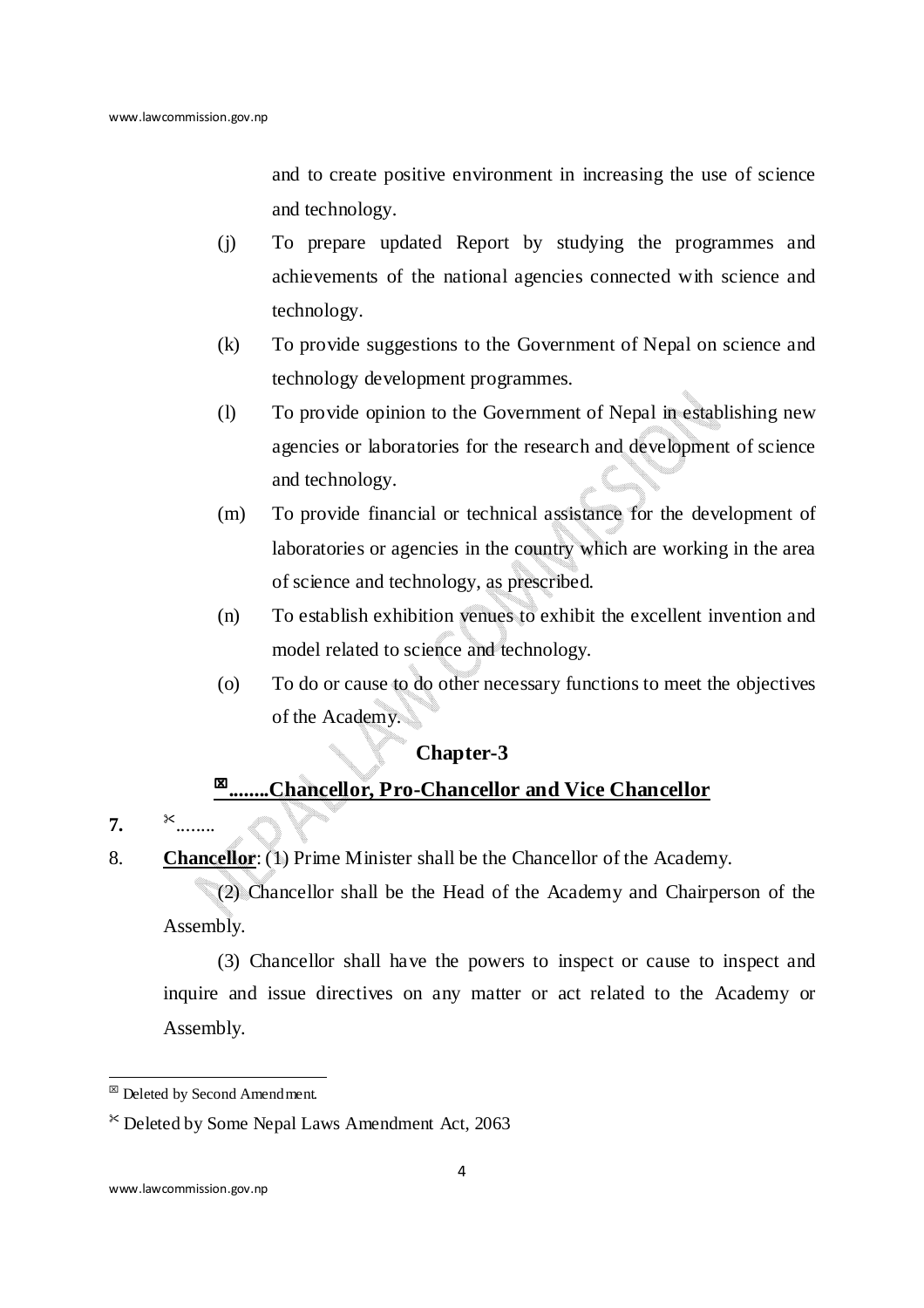(4) Chancellor may revoke or withhold or inquire any act, by a written order, which is in against of this Act or Rule or By-laws thereunder and shall inform the same to the Assembly.

(5) -..........................

**9. Pro-Chancellor**: (1) *\*Minister or State Minister to the Ministry of Environment,* Science and Technology shall be the Pro-Chancellor of the Academy.

(2) Pro-Chancellor shall implement or cause to implement the subject matter as appointed (determined) by the Chancellor or Academy for the same.

(3) Pro-Chancellor shall act as a Chancellor in the absence of the Chancellor.

♦**10. Academicians:** ♣ (1) Scholars providing excellent contribution in the field of science and technology shall be eligible to be the academician of the Academy. Chancellor shall constitute a committee in the conveniorship of the Pro-Chancellor in which Vice-Chancellor and one of the members of the Assembly shall be the members, for the recommendation of the nomination of the Academicians.

(2) The committee constituted pursuant to Sub-section (1) shall recommend to the Chancellor the name, from amongest the Scholars qualified for the appointment as prescribed, who have made excellent contribution in the field of science and technology. A foreign Scholar may also be recommended for nomination.

Provided that, the Scholars from foreign country shall not be the member of the Assembly.

(3) The Chancellor shall nominate the persons so recommended pursuant to Sub-section (2) as an Academician.

 $*$  Deleted by second Amendment.

<sup>♣</sup> Amended by second Amendment.

<sup>♦</sup> Amended by First Amendment.

<sup>♣</sup> Amended by second Amendment.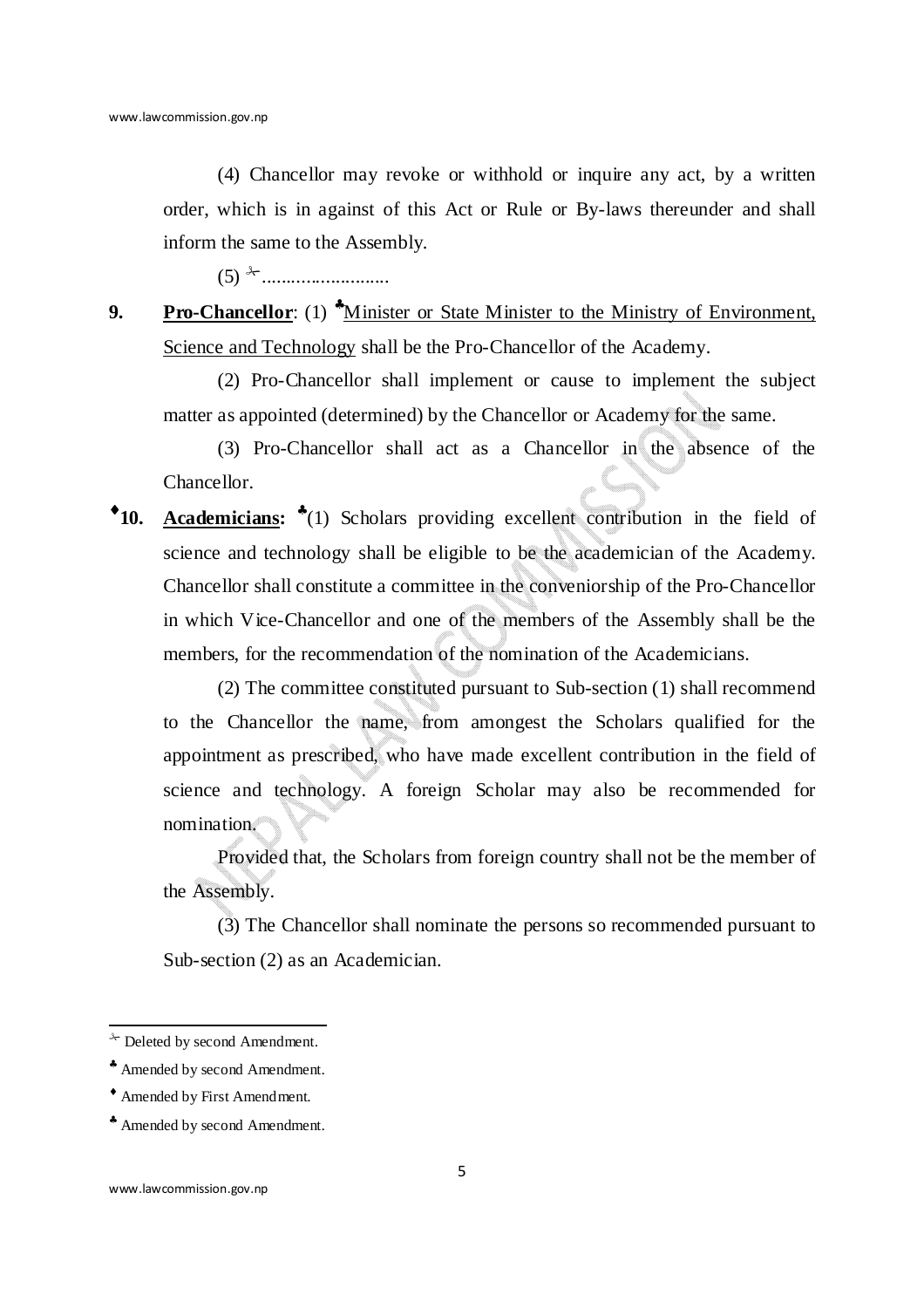♣ (4) While nominating pursuant to Sub-section (3), not more than two Academicians shall be nominated each year.

 $\mathbb{R}^{(5)}$  Other provisions relating to the academicians shall be as prescribed.

 $10A$ . Pro-Academicians: (1) The excellent scientists and technological experts (technicians) deserving high studies or conducting research in the field of science and technology shall be eligible to be a Pro-academician. For the recommendation of the Pro-Academician, the Chancellor shall constitute a committee in which Pro-Chancellor shall be the Chairperson and Vice-Chancellor and one of the members of the Assembly shall be the members.

(2) The committee constituted pursuant to Sub-section (1) shall recommend the qualified scientists and technological experts (technicians) from amongest the persons, who have completed higher studies or conducted research in the field of science and technology, to nominate as a Pro-Academician, to the Chancellor, as prescribed.

(3) The Chancellor shall nominate the persons so recommended pursuant to Sub-section (3) as a Pro-Academician.

(4) While making nominations pursuant to Sub-section (3) five persons shall be nominated for the first time after the commencement of this Section and thereafter, not exceeding two persons each year shall be nominated as a Pro-Academician.

(5) The other provisions relating to the Pro-Academician shall be as prescribed.

<sup>♣</sup> Amended by second Amendment.

<sup>™</sup> Inserted by Second Amendment.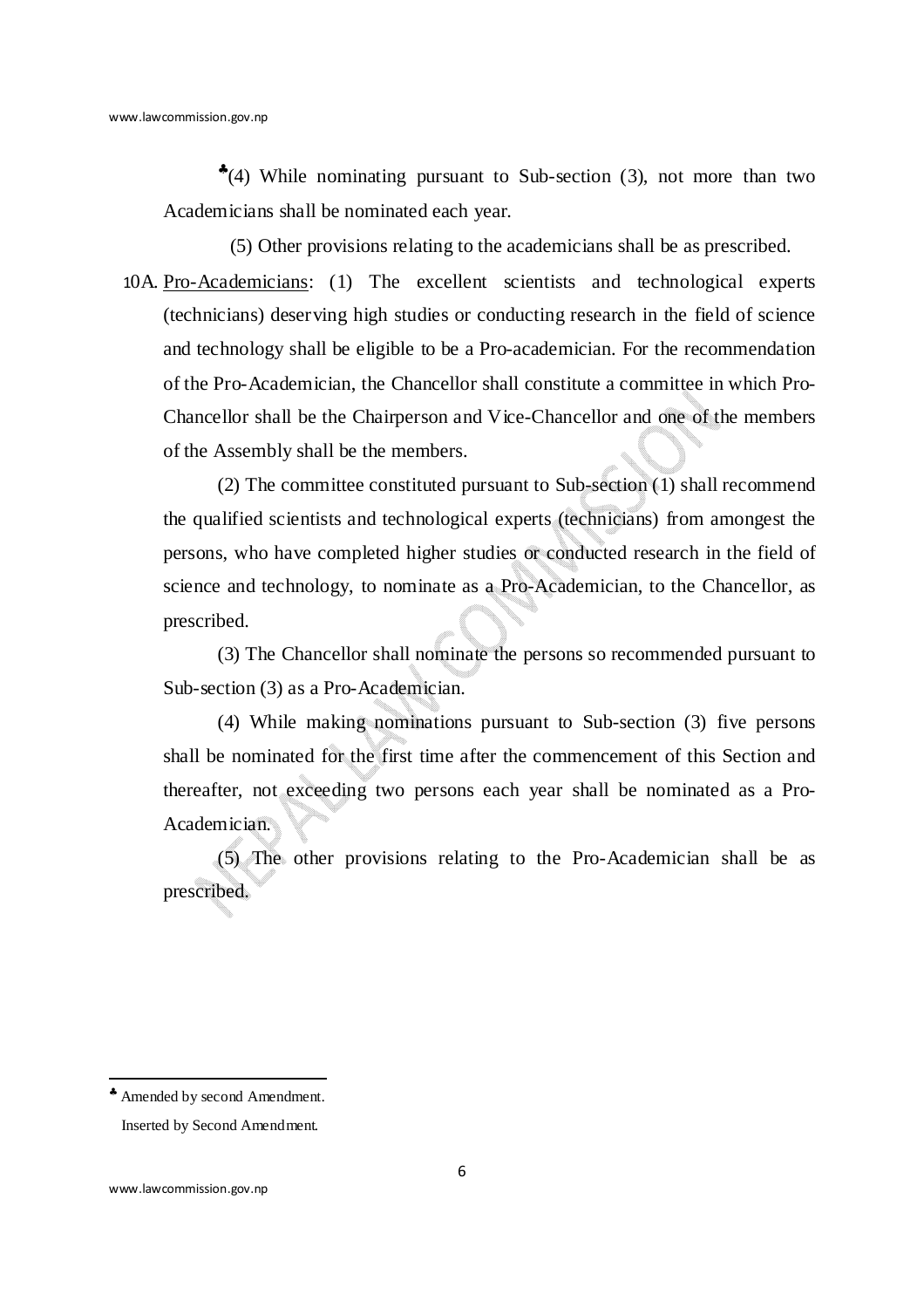### **Chapter-4**

# **Structure of the Organization of the**

## **Academy and Assembly**

- **11**. **Organization of the Academy**: The organization of the Academy shall be as following. The collective form of them shall be the structure of the Academy:-
	- (a) Assembly
	- (b) Management Council
	- (c) Service Commission
	- (d) Central Office
	- (e) Committee and bodies
- **12. Composition of Assembly**: (1) The Assembly shall be the apex body of the Academy.

(2) The composition of the Assembly shall be as following:-

| (a) | Chancellor                                      | Chairperson      |
|-----|-------------------------------------------------|------------------|
| (b) | Pro-Chancellor                                  | Vice-Chairperson |
| (c) | Vice-Chairperson, National Planning             |                  |
|     | Commission                                      | Member           |
| (d) | Vice-Chancellor                                 | Member           |
| (e) | Two Vice-Chancellors from amongest the          |                  |
|     | different Universities as appointed by the      |                  |
|     | Chancellor                                      | Member           |
| (†) | Three<br>persons, as appointed by<br>the        |                  |
|     | Chancellor from amongest the Chairpersons       |                  |
|     | of the professional organizations in the field  |                  |
|     | of Science and Technology established           |                  |
|     | pursuant to the prevailing law                  | Member           |
| (g) | Two persons, as appointed by the Chancellor     |                  |
|     | from amongest the employees working as - Member |                  |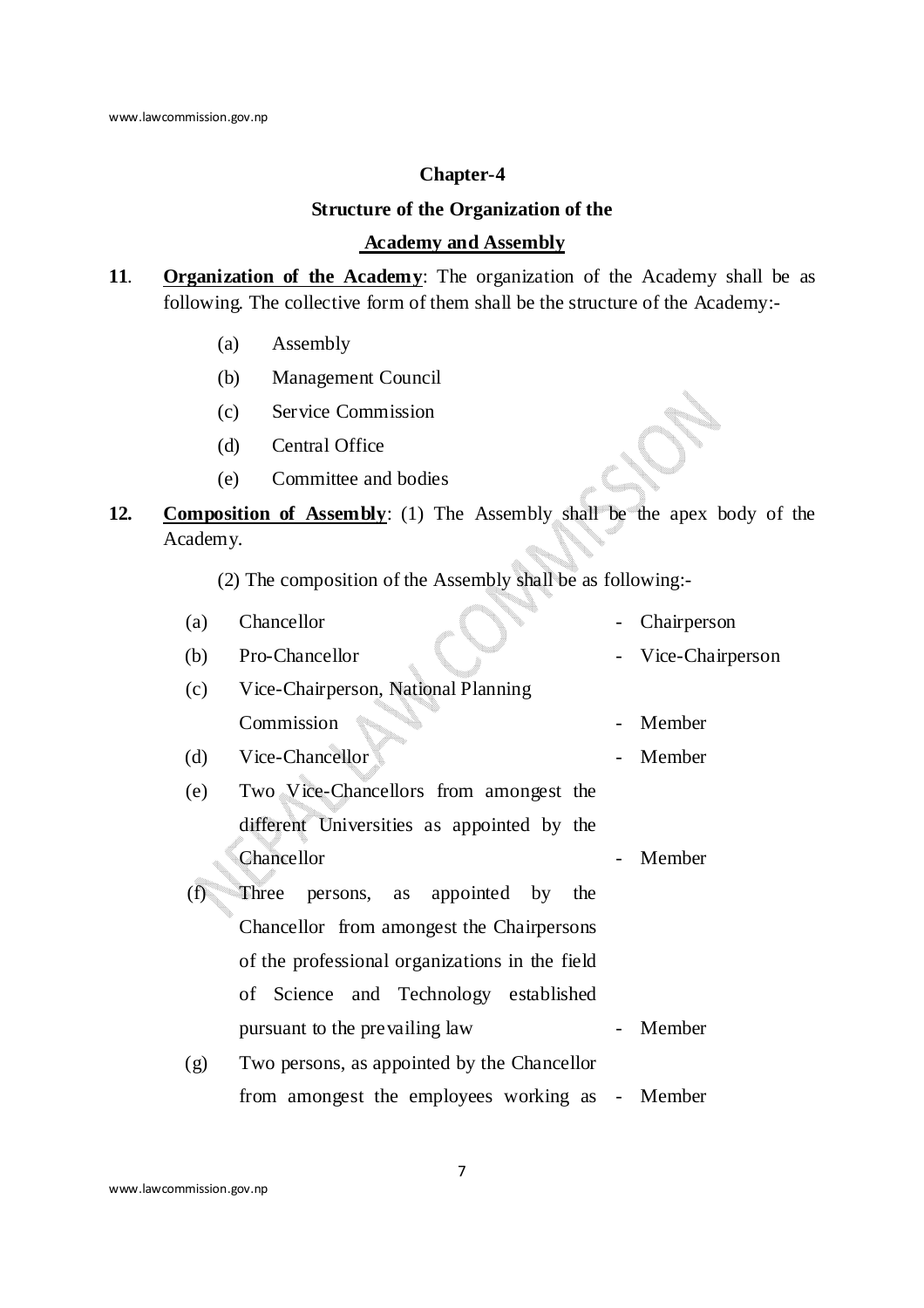Scientist and Technicians in the Academy

| (h)                                          | Twenty seven person from the academicians,      |                  |  |
|----------------------------------------------|-------------------------------------------------|------------------|--|
|                                              | taking into consideration the inclusiveness     |                  |  |
|                                              | and appropriate representation of the women,    |                  |  |
|                                              | nominated by the Chancellor                     | Member           |  |
|                                              | Provided that, the doctrine of inclusiveness    |                  |  |
|                                              | shall be followed, as far as possible, in the   |                  |  |
|                                              | course of such nomination.                      |                  |  |
| $\mathbb{R}^m$ (h1)                          | Two persons nominated by the Chancellor         |                  |  |
|                                              | from the Pro-Academicians                       | Member           |  |
| $\boldsymbol{\Gamma}^{\text{\tiny{M}}}$ (h2) | Secretary, Ministry of Environment, Science     |                  |  |
|                                              | and Technology                                  | Member           |  |
| $\mathbb{R}^m$ (h3)                          | Two persons nominated by the Chancellor         |                  |  |
|                                              | from amongest the person who have served        |                  |  |
|                                              | in the field of science and technology at least |                  |  |
|                                              | as a Gazetted<br>class one officer of the       |                  |  |
|                                              | Government of Nepal                             | Member           |  |
| (h4)                                         | Two persons nominated by the Chancellor         |                  |  |
|                                              | from amongest the persons concerning to         |                  |  |
|                                              | science and technology, which is related to     |                  |  |
|                                              | the industrial sector                           | Member           |  |
| (i)                                          | Secretary of the Academy                        | Member-Secretary |  |
|                                              |                                                 |                  |  |

 $*(3)$  The nomination of the members mentioned in Clause (e), (f), (g), (h), (h1), (h3) and (h4) of Sub-section (2) shall be made in the recommendation of the

 ♣ Amended by second Amendment.

<sup>™</sup> Inserted by Second Amendment.

<sup>♣</sup> Amended by second Amendment.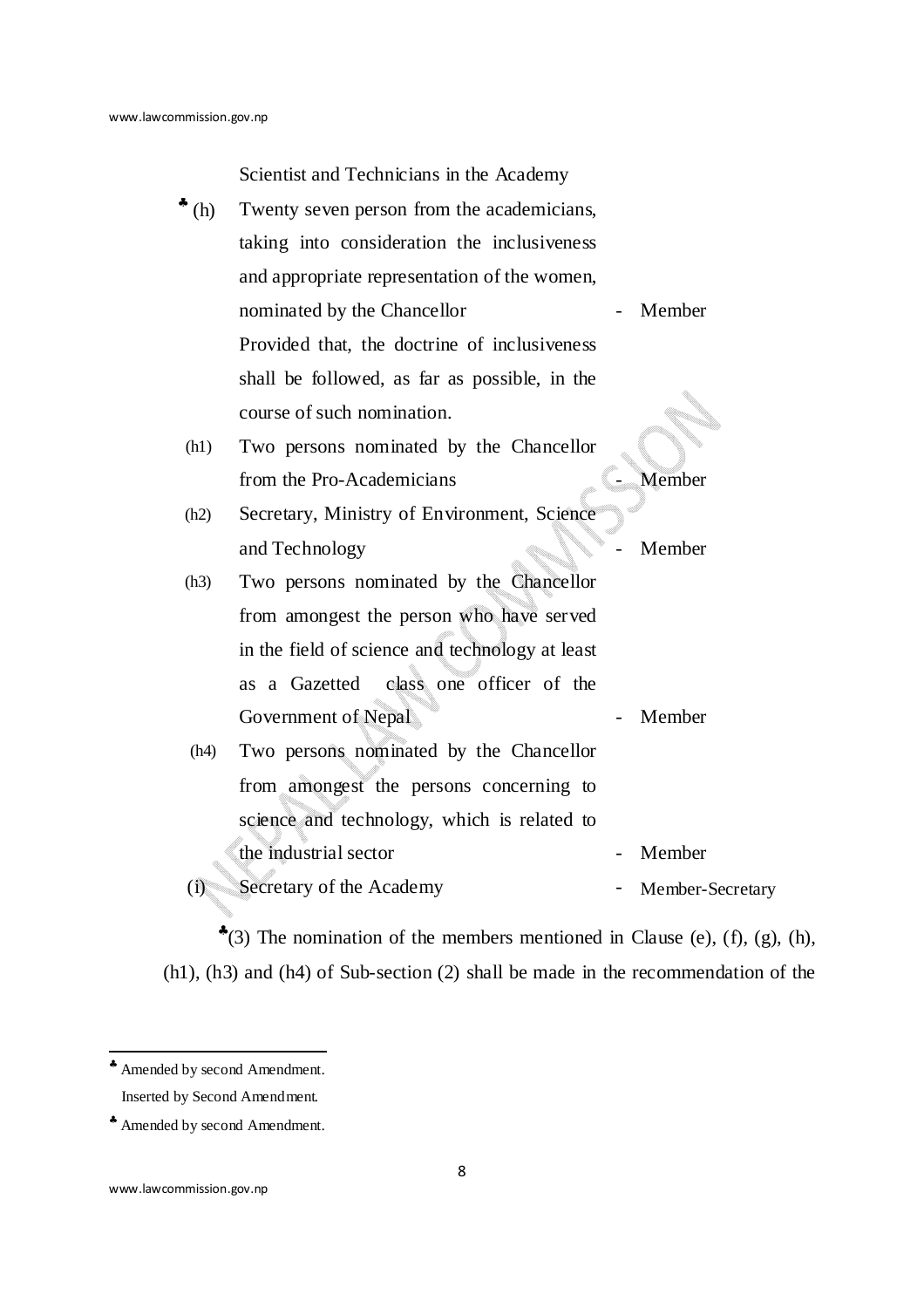Vice-Chancellor, as prescribed. The tenure of office of the member shall be of Two years.

(4) The facilities of the members of the Assembly shall be as prescribed.

- **13. Functions, Duties and Powers of the Assembly**: The functions, duties and powers of the Assembly shall be as following:-
	- (a) To determine the short-term, long-term, immediate or annual policy, plan and programme of the Academy.
	- (b) To pass Annual and Supplementary budget of the Academy.
	- (c) To pass Rules relating to operation and management of the Academy.
	- (d) To conduct or cause to conduct the evaluation of the work performance of the Academy.
	- (e) To appoint the Auditor to conduct the audit of account of the Academy and determine his/her remuneration.
	- (f) To provide direction to the Council to take necessary action on Audit and other reports of the Academy.
	- (g) To arrange for the scholarship, fellowship, medal and awards and to arrange for appropriate honour or respect for excellent contributions or awards in the field of science and technology.
	- (h) To discuss and pass Annual Report submitted before the Assembly.
	- (i) To cause the Council to perform other functions to meet the objectives of the Academy.
- **14. Meetings of the Assembly**: (1) Generally, the meetings of the Assembly shall be held twice a year.

(2) The meeting of the Assembly shall be chaired by the Chairperson. The Vice-Chairperson shall chair the meeting in the absence of the Chairperson.

(3) The other procedures of the meetings shall be as prescribed.

## **Chapter-5**

### **Management Council**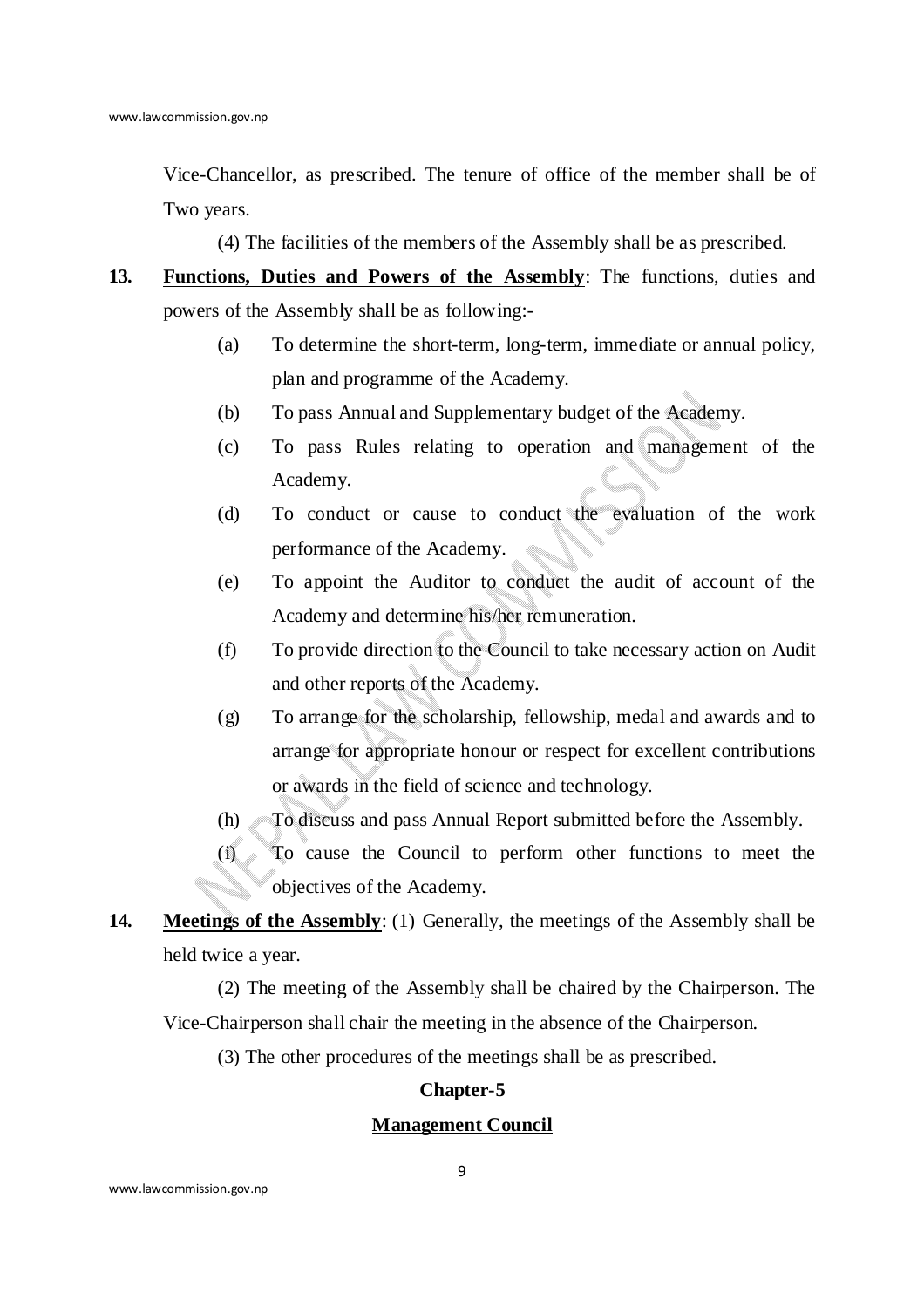- **14. Composition of Council**: (1) There shall be a Management Council as following, to function as an executive body of the Academy subject to this Act or Rules framed thereunder and under the direction of the Assembly:-
	- (a) Vice-Chancellor Chairperson
	- (b) Up to five persons as appointed by the Chancellor from amongest the members of the Assembly **-** Member
	- (c) Secretary of the Academy Member-Secretary

(2) The Council and members thereof shall, collectively and personally, accountable to the Assembly.

- **16. Functions, Duties and Powers of the Council**: The functions, duties and powers of the Council shall be as following:-
	- (a) To implement the decisions of the Assembly made from time to time and to abide by the directives issued by the Assembly.
	- (b) To submit annual programme, budget, audit report, other reports and proposals of the academy before the Assembly for decision.
	- (c) To protect and take care of of the movable and immovable property of the Academy.
	- (d) To manage and operate the fund of the Academy.
	- (e) To arrange for the management and administration of the different bodies of the Academy.
	- (f) To accept the grant and donation.
		- (g) To perform other functions as directed by the Assembly as prescribed.
- **17. Meeting of the Council:** (1) Generally, the council shall meet Four times every year.

(2) The meeting of the Council shall be chaired by the Chairperson of the Council. In the absence of the Chairperson of the Council, the meeting shall be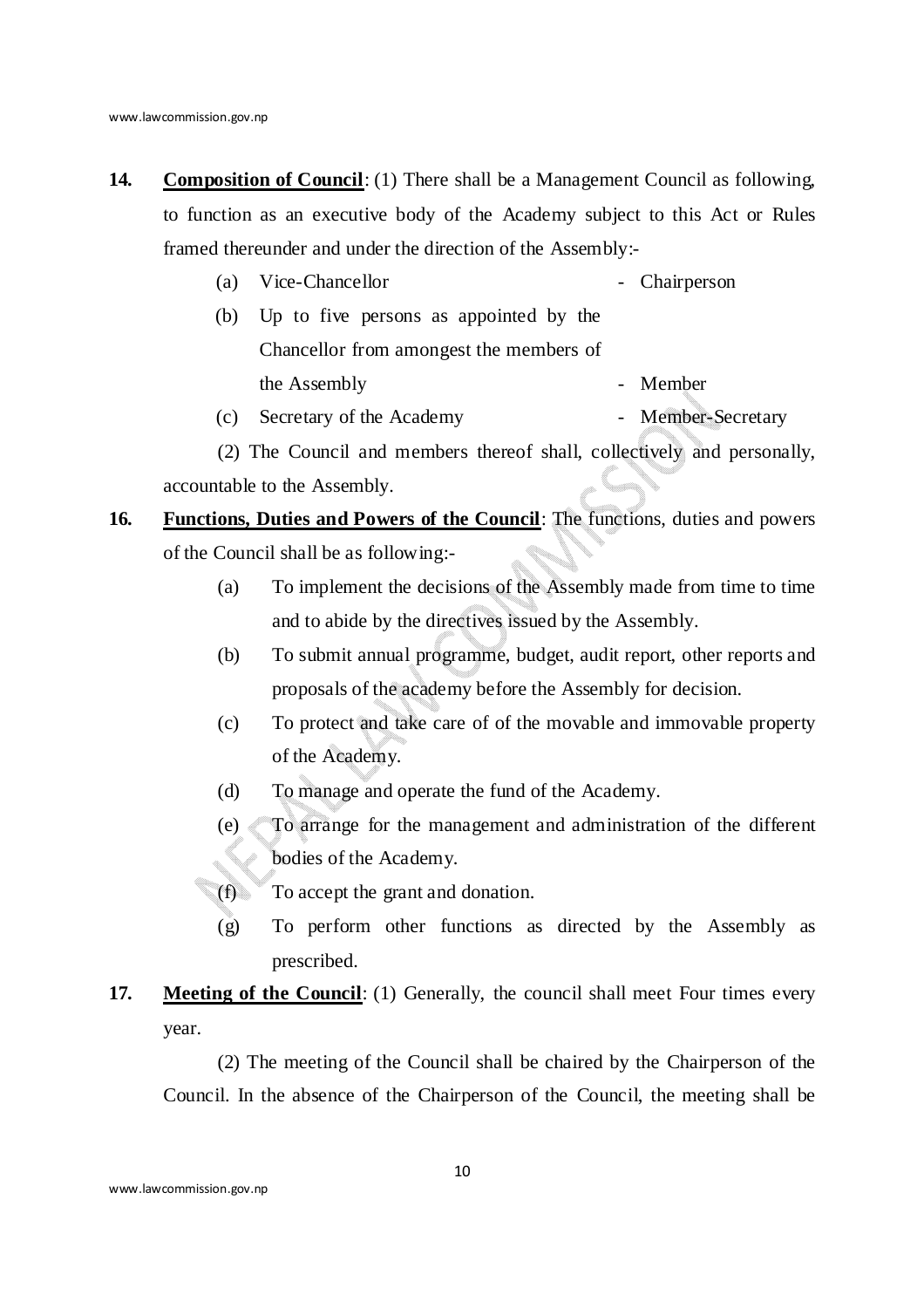chaired by a member selected by the members of the Council from amongest themselves.

(3) The other procedures of the meetings of the Council shall be as prescribed.

#### **Chapter-6**

## **Service Commission**

**18. Service Commission of the Academy**: (1) There shall be a service commission of the Academy to recommend for the permanent appointment and promotion of the employees of the Academy, as following:-

| (a) A person nominated by the Chancellor Chairperson |        |
|------------------------------------------------------|--------|
| (b) A member as appointed by the Chairperson         |        |
| of the Public Service Commission                     | Member |
| (c) An Academician nominated by<br>the               |        |

Chancellor from amongest the academicians - Member

(d) Secretary of the Academy - Member-Secretary

(2) The tenure of office of the Chairperson and nominated members of the Service Commission shall be of  $\bullet$  four years and they may be re-appointed for one another term.

(3) The other functions, duties, powers and procedures of the Service Commission shall be as prescribed.

(4) The functions, duties and powers as well as remuneration, facilities and other conditions of the service of the Chairperson and Members of the Service Commission shall be as prescribed.

(5) The Chairperson of the Service Commission shall submit an Annual Report of the Service Commission to the Chancellor and the Chancellor shall present that Report to the Assembly for consideration. The Assembly may, upon considering the report, direct the Service Commission.

<sup>♦</sup> Amended by First Amendment.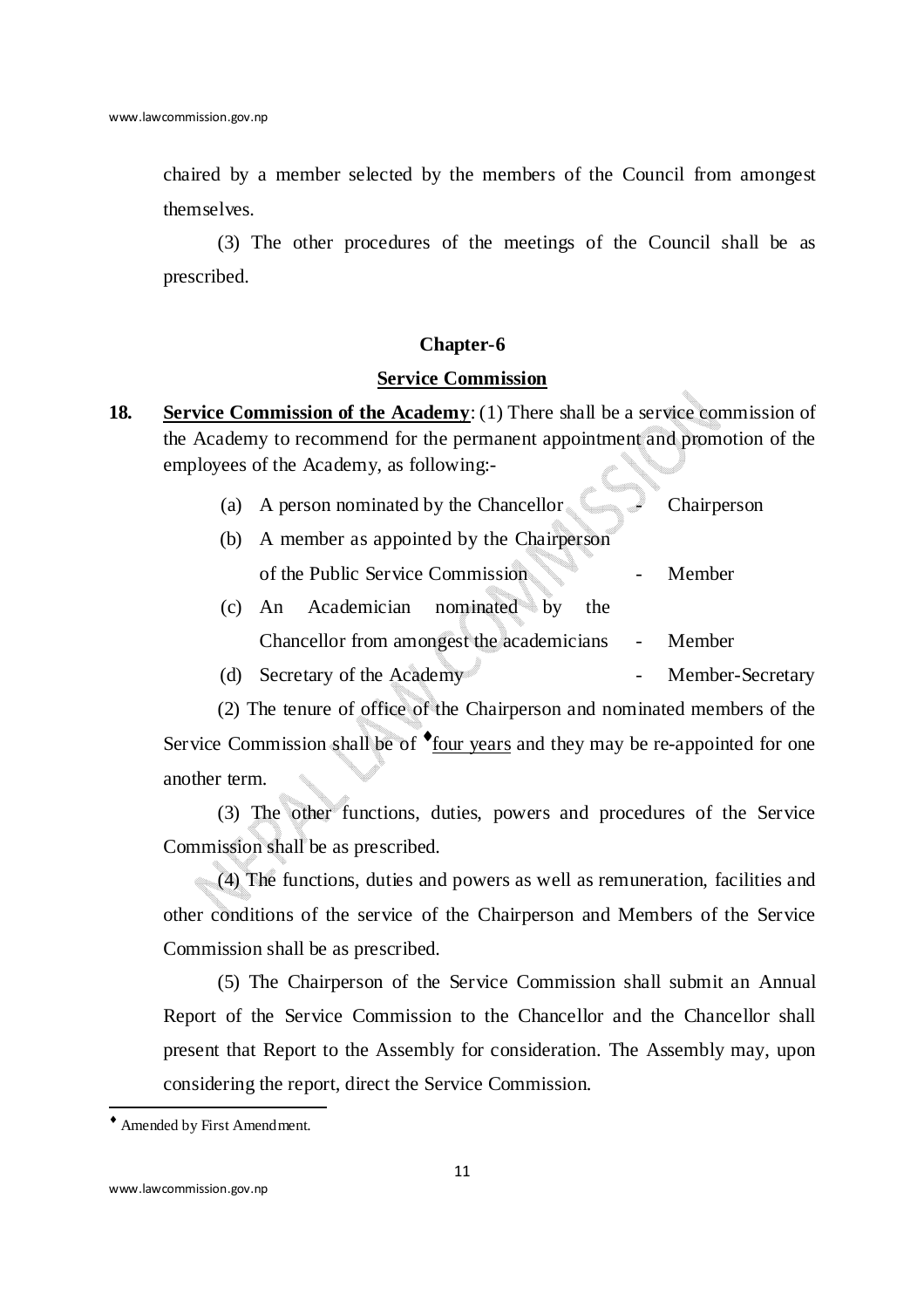### **Chapter-7**

### **Authorities, Central Office, Committees and other Bodies**

- **19. Vice-Chancellor**: (1) The Vice-Chancellor shall be the full time Chief Authority of the Academy.
	- $^{\circledR}(1a)$  The Chancellor shall constitute a committee in the Chairpersonship of the Pro-Chancellor including two members of the Assembly to recommend for the post of the Vice-Chancellor. The Committee shall recommend the name of a person, from amongest the persons who best contributed in the field of science and technology, for whom the Chancellor shall appoint to the post of Vice-Chancellor.

(2) The tenure of office of the Vice-Chancellor shall be of  $\bullet$  four years. He/she may be re-appointed for one another term in the same post.

(3) The Vice-Chancellor shall implement or cause to implement the decisions made or directives issued by the Council and Assembly.

(4) It shall be the duty of the Vice-Chancellor to abide by or cause to abide by this Act or Rules or Bye-laws framed thereunder.

(5) The Vice-Chancellor shall have general control on the activities and functions of the Academy.

(6) The other functions, duties and powers of the Vice-Chancellor shall be as prescribed.

(7) The remuneration, facilities and other conditions of the service of the Vice-Chancellor shall be as prescribed.

 $^{\circledR}$ Inserted by First Amendment.

<sup>♦</sup> Amended by First Amendment.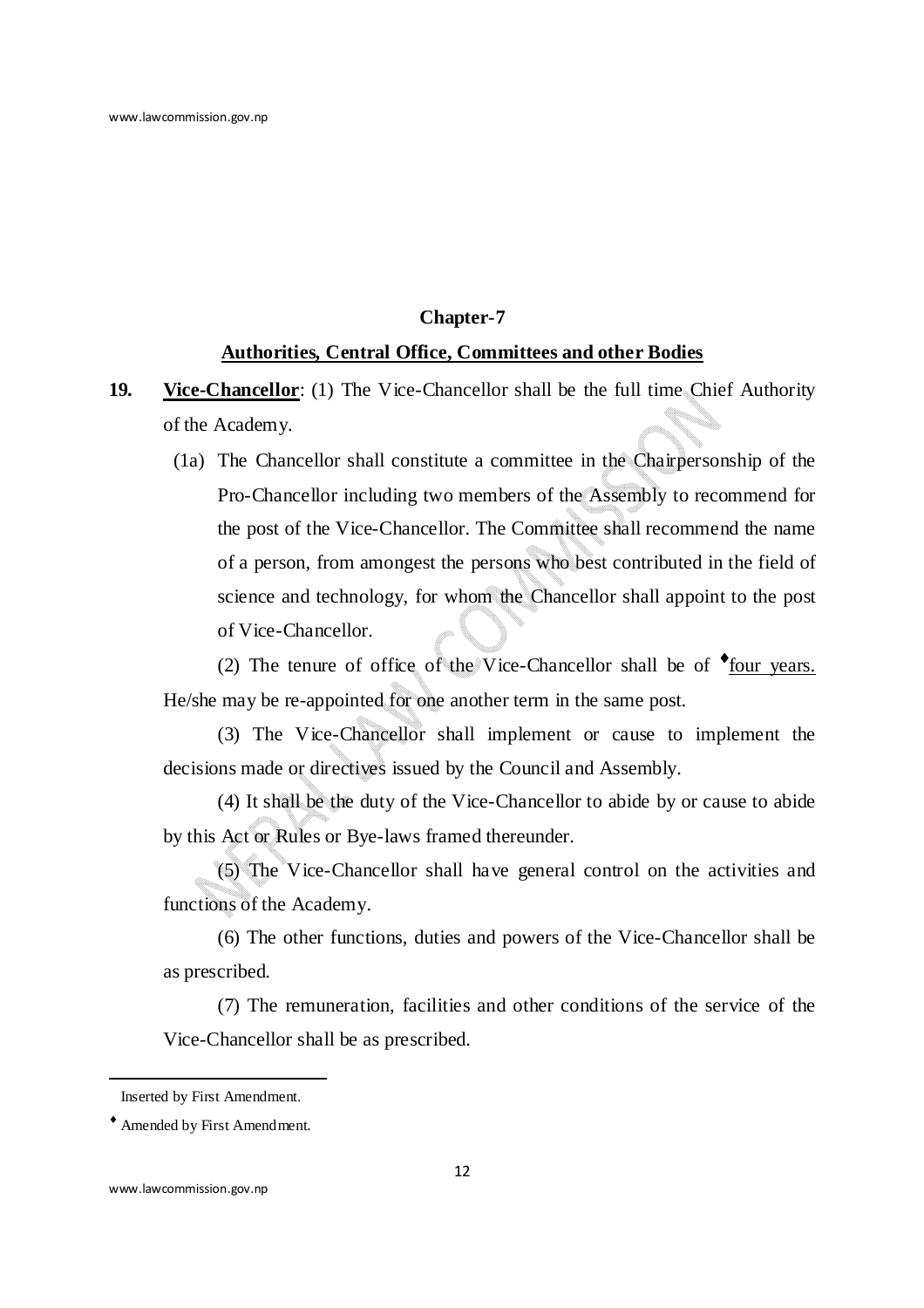(8) When the Vice-Chancellor, thinks it essential to do any function immediately pursuant to this Act or Rules or Bye-laws, he/she may perform such function accordingly and shall inform the same to the Assembly as soon as possible.

 **19A. Removal from the post**: (1) If one fourth members of the Assembly immediately holding the post, put a written application before the Chancellor, stating that the Vice-Chancellor or the Chairperson of the Service Commission is not fulfilling the responsibility which their position demands, the Chancellor shall constitute an Inquiry Committee in the Chairpersonship of the Pro-Chancellor including two other members of the Assembly.

(2) The committee constituted pursuant to Sub-section (1) shall make on the matter and submit its report to the Assembly.

(3) In case, the majority of the total number of the members of the Assembly recommend that the Vice-Chancellor or the Chairperson of the Service Commission has not fulfilled his/her responsibility which his/her position demands pursuant to Sub-section (2), the Chancellor shall remove him/her from the post accordingly.

Provided that, before making recommendation to remove from the post one shall not be deprived of the opportunity to defend him/herself.

**20. Secretary**: (1) The Chancellor, on the recommendation of the Vice-Chancellor, shall appoint the Secretary of the Academy.

(2) Secretary shall be a full-time official of the Academy.

(3) The tenure of office of the Secretary shall be of four years. He/she may be re-appointed for one another term in the same post.

(4) The personnel, finance, fund and other general administration shall be under the Secretary of the Academy.

<sup>®</sup> Inserted by First Amendment.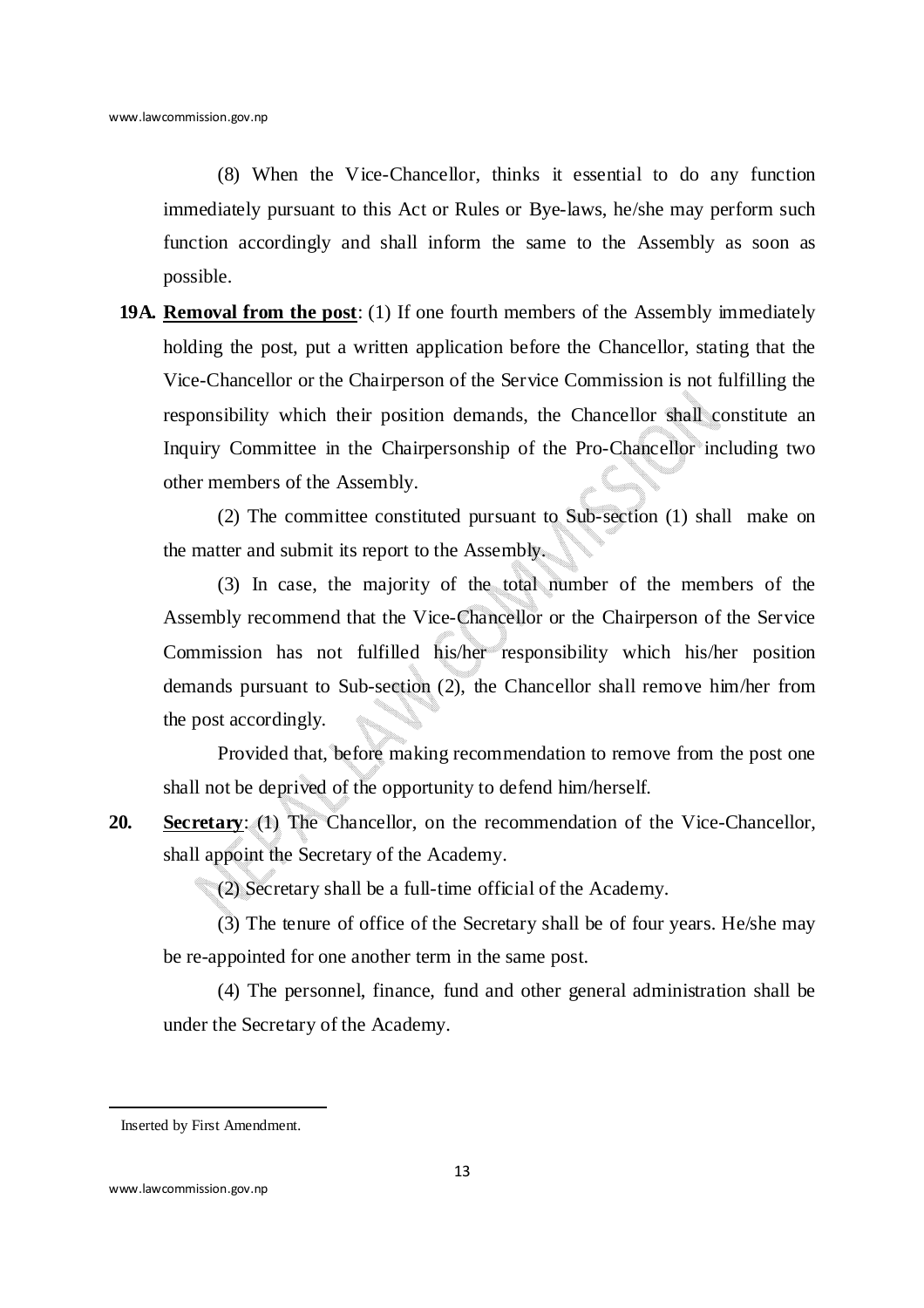(5) The functions, duties and powers and remuneration, facilities and other conditions of the service of the Secretary shall be as prescribed.

**21. Central Office of the Academy**: (1) There shall be a Central Office of the Academy.

(2) The organization, functions, duties and powers of the Central Office shall be as prescribed.

**22. Committees**: (1) Various Committees may be formed on the matters which come under the jurisdiction of the Chancellor, Vice-Chancellor, Assembly, Council and other Authorities.

(2) The functions, duties, powers and procedures of the Committee formed pursuant to Sub-section (1) shall be as prescribed.

**23. Other Bodies**: (1) The Assembly may, if thinks necessary, form appropriate bodies from time to time to meet the objectives of the Academy. Such Bodies shall function under the Central Office.

(2) The organization, functions, duties, powers and procedures of the bodies pursuant to Sub-section (1) shall be as prescribed.

## **Chapter-8**

## **Funds, Accounts and Audit of the Assembly**

**24. Fund of the Academy**: (1) There shall be a Fund of the Academy.

(2) The following amounts shall be credited to the Fund created pursuant to Sub-section (1):-

- (a) Amount received from the Government of Nepal,
- (b) Any amount of loan, grant, contribution, assistance or donation received from a person, organization or nation,
- (c) Amount received from any other sources.

(3) The amount credited to the fund of the Academy shall be deposited in the account opened in a Commercial Bank.

(4) The funds and Bank Account of the Academy shall be as prescribed.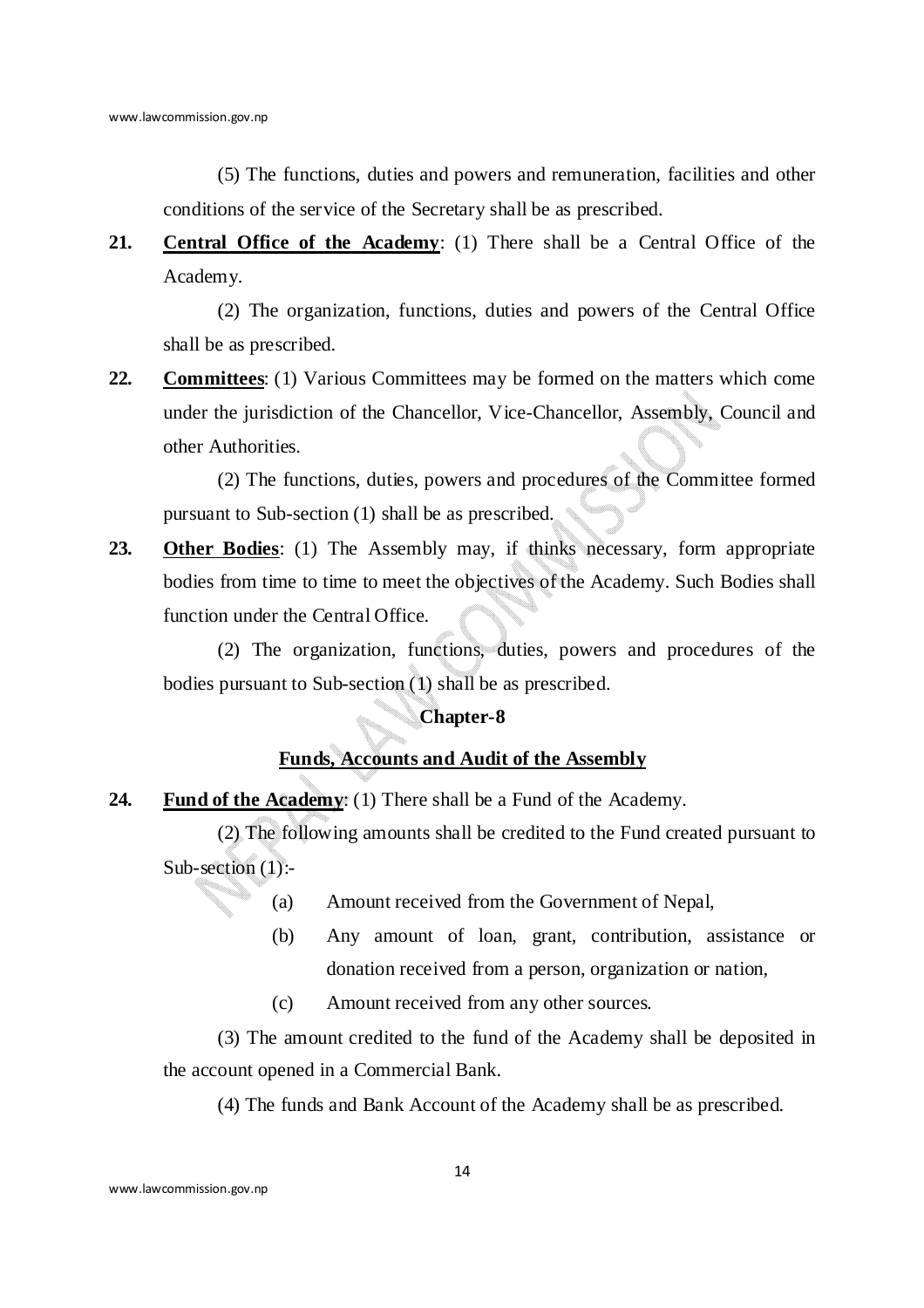(5) All the expenses of the Academy shall be borne in from the amount credited to the fund created under Sub-section (2).

(6) The Council may, without prejudice to the best interest of the Academy, invest the money collected in the fund of the Academy.

**25. Accounts and Audit**: (1) The income and expenditure account of the Academy shall be maintained pursuant to the prevailing law.

(2) The Audit of the Academy shall be done by the Auditor as appointed by the Assembly.

# **Chapter-9**

#### **Miscellaneous**

♣ **26. Annual Report**: (1) Vice-Chancellor shall submit the annual report of the activities of the Academy before the Assembly within the period as prescribed and the Assembly may give necessary directions upon considering the Report thereof. Final shape shall to the Report be given in the line of the directions, if any, so received.

(2) The Report pursuant to Sub-section (1) shall at least include the major activities done by the Academy in the field of science and technology, achievements made in the field of science and technology and its industrial and practical use, details of the income and expenditure, and the cost detail made in the field of study, research and administrative activities.

(3) The final Report, prepared after the consideration of the Assembly, shall be submitted to the Prime Minister by the Vice-Chancellor.

(4) The Prime Minister shall cause to make the Report, submitted pursuant the Sub-section (3), Public through Minister of Environment, Science and Technololgy.

**27. Delegation of Authority**: The Assembly may delegate, fully or partially, any of the powers conferred to it pursuant to this Act or Rules or Bye-laws framed thereunder, to the Council.

<sup>♣</sup> Amended by second Amendment.

www.lawcommission.gov.np